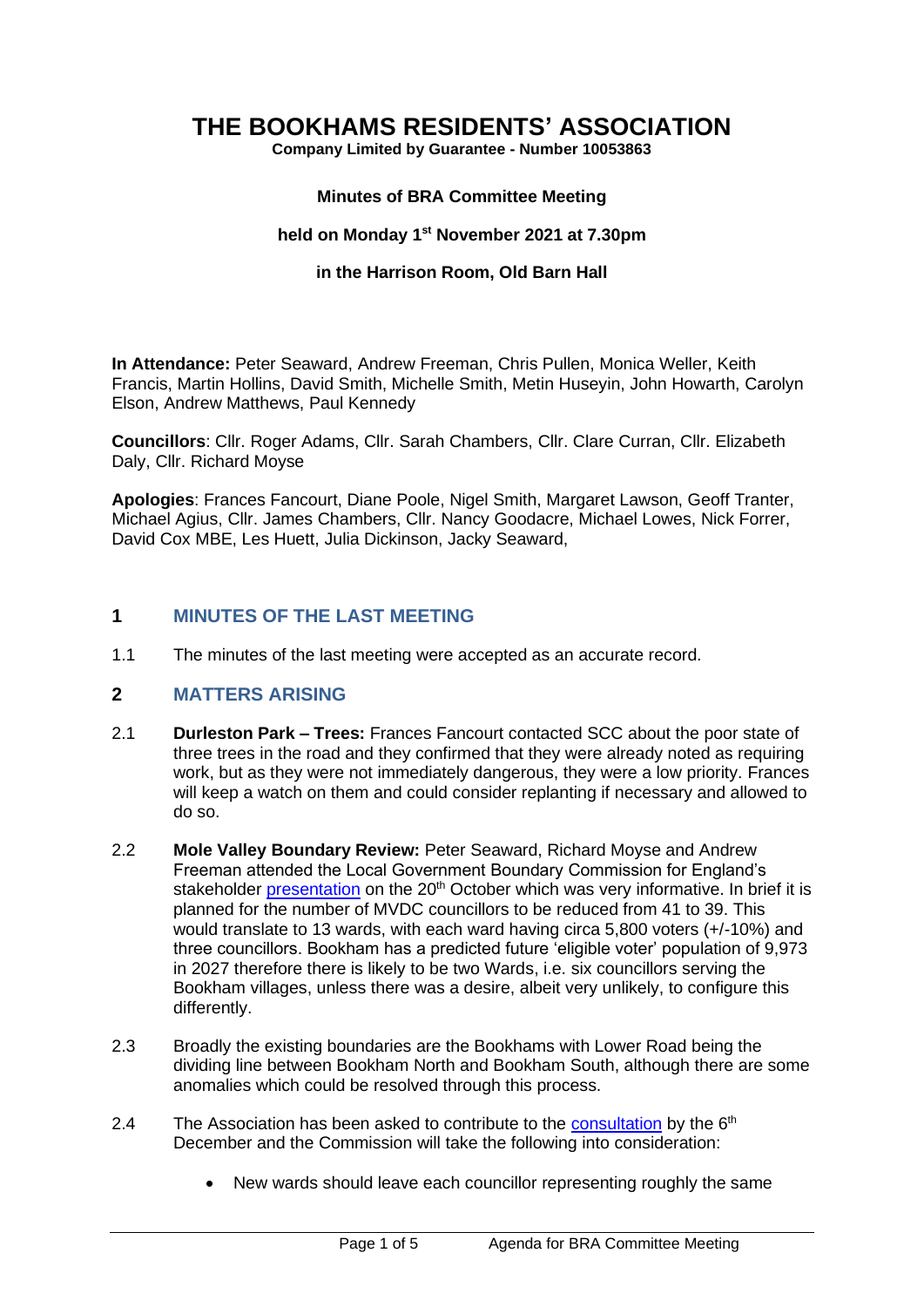number of voters as councillors elsewhere in the authority.

- New wards should, as far as possible, reflect community interests and identities, and boundaries should be identifiable. Consider transport links, community groups and facilities, natural or physical boundaries, parishes and shared interests.
- New wards should promote effective and convenient local government. Consider the number of councillors for, the geographic size of, and the links between parts of the ward
- 2.5 Action: Peter Seward, John Howarth and Andrew Freeman to respond on behalf of the Association.

# **3 CORRESPONDENCE**

- 3.1 **Flooding at Merrylands Road/Little Bookham Street:** Michael Agius responded to a resident regarding flooding in the area 20th/21st October which entered their house from a ditch at the rear and Merrylands Road to the front. They and two of their neighbours will have to move out for 6/9 months while flood damage is repaired.Unfortunately the solution is 'complicated' with probably blockages in other connected ditches and muddled responsibilities between the National Trust and the riparian responsibilities of local householders along the ditch. A more detailed investigation is needed by the houses that lie alongside the ditch.
- 3.2 **Surrey Local Heritage List Project 2021/22:** As part of the Government's [Build](https://assets.publishing.service.gov.uk/government/uploads/system/uploads/attachment_data/file/968403/PfG_Final_Web_Accessible_Version.pdf)  [Back Better](https://assets.publishing.service.gov.uk/government/uploads/system/uploads/attachment_data/file/968403/PfG_Final_Web_Accessible_Version.pdf) initiative, the Government, in association with Historic England, is developing local heritage asset lists in 22 areas, one of which is in Mole Valley. This project is seeking to identify and include on lists those assets, not just building, most valued by their local communities. Nominations are being sought with a closing date for submissions of 16<sup>th</sup> November. [Selection criteria](https://www.surreycc.gov.uk/land-planning-and-development/historical-planning/listproject/selectioncriteria) includes Rarity, Group Value, Architectural or artistic value, Archaeological Value, Historic Association, Landmark Status and Social and Cultural Value.
- 3.3 **Barking Dogs:** A resident contacted the BRA about loud and repeated dog barking in the Grove estate. They had reported this to the RSPCA but they suggested that nothing could be done. Nancy Goodacre is following this up.
- 3.4 **Traffic in The Lorne:** Following the closure of part of the Lower Road due to the square-about drainage works, traffic is being diverted along The Lorne and a local resident reported that the amount of traffic, including buses, and the speed of some vehicles is causing concern, and requested that Highways put up a 'please slow down" or similar signs at the junction of Hawkwood Rise with the A246 and Lower Rd. This message was conveyed to the council.
- **4 MANAGEMENT GROUP** (Finance, Secretariat, Project Control)
- 4.1 **Succession Planning:** John Howarth raised the need for succession planning as Peter Seaward will be stepping down at the next AGM. In addition Michael Agius has already stepped back from being the deputy chairman, John Howarth has indicated his desire to step back as company secretary and Andrew Freeman will also stepping down a minute secretary. Anyone willing to fill any of these posts should contact Peter in the first instance.
- 4.2 **Public Liability Insurance:** Chris Pullan said that the Association's £10m insurance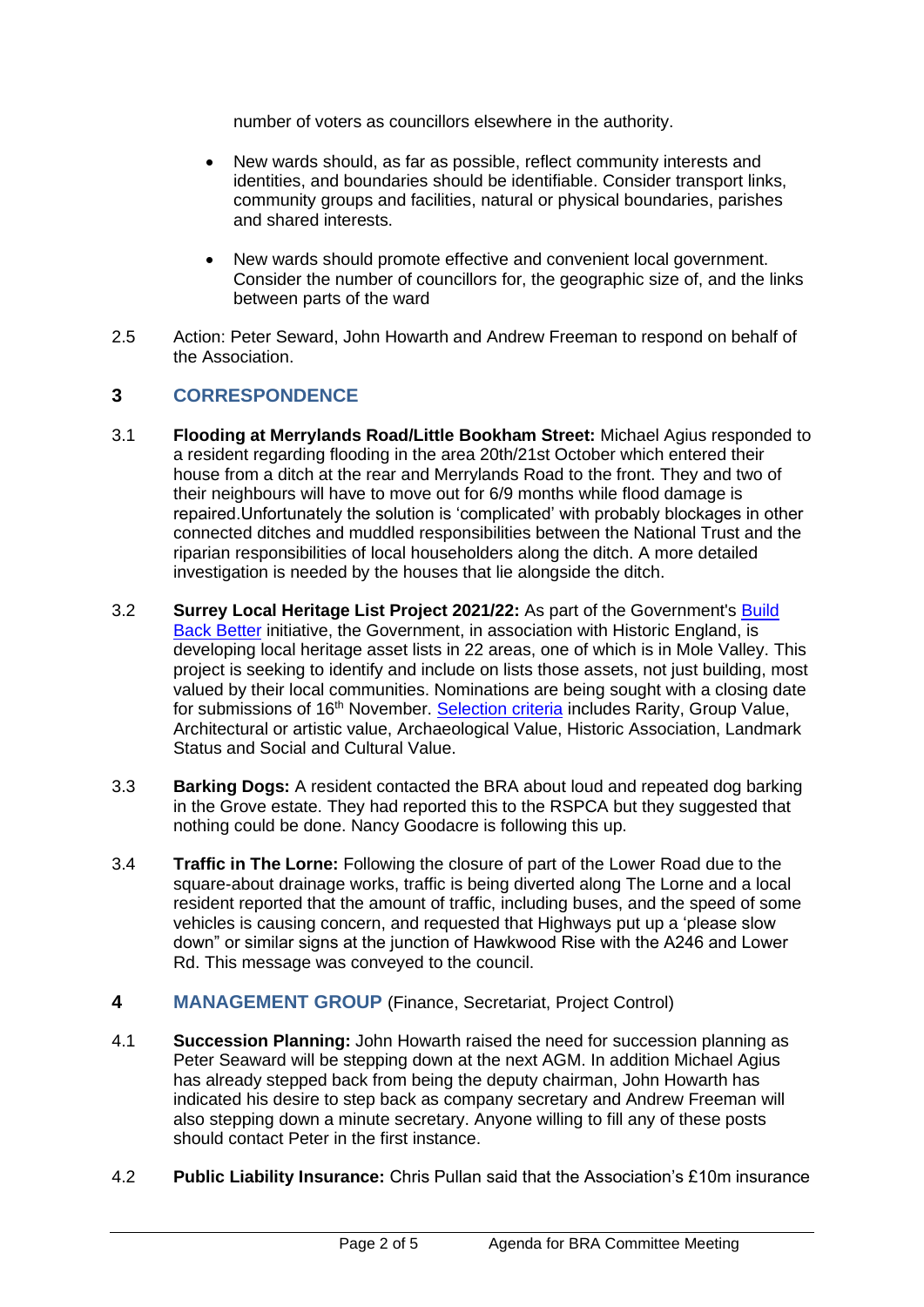policy needed renewing. He had received a quote with only a very minor increase. This was approved.

- 4.3 **Corporation Tax:** John Howarth reported that he had submitted a nil Remittance Advice to HMRC in respect to the Association's Corporation Tax.
- 4.4 **AGM:** Minutes of the AGM will be uploaded to the BRA website.

# **5 PLANNING GROUP**

- 5.1 **Local Plan:** The BRA has employed a planning consultant, Brian Madge Ltd, to help with the response to the Local Plan, which will be circulated as soon as it is available, ready for submission on the 5th November. In brief Association's response will suggest that the proposal fails four of the tests to demonstrate exceptional circumstances in that;
	- The development would inherently be sprawl
	- The development would further merge Bookham and Effingham
	- The development will urbanise the area and encourage encroachment
	- The development in part releases the pressure to develop in the urban area and particularly its town centres.
- 5.2 Nigel Smith, Deputy Chairman BRA Forward Planning Group, had submitted a resolution and asked if the Committee would consider endorsing it. The Resolution was discussed and the following wording was agreed:

*The Bookhams Residents' Association fully supports the rights of local groups to oppose the changes in Green Belt policy and the allocation of land as specified in the Draft Mole Valley Local Plan (as published for Regulation 19 purposes). [DN: Not sure if this was the final agreed wording]*

- 5.3 **Planning Applications:** The Planning Committee has written letters of representation, objecting to two planning applications since the Committee's last meeting,
	- MO/2021/1585 and 1586: The Royal Oak, 12-16, High Street, Bookham regarding new signs, including illuminated signs.
	- MO/2021/1739: 40 Durleston Park Drive, Bookham, regarding the erection of two storey side and front extensions.

### **6 ENVIRONMENT GROUP (Roads, Paths, Drainage, Flooding, Trees, Litter Pick)**

- 6.1 **Drainage:** The Bookham Flood Forum will meet by Zoom tomorrow, 2nd November. Amongst other items to be discussed, flooding experienced during the night of  $20<sup>th</sup>/21<sup>st</sup> October, due to the torrential rain experienced, will be raised. Amongst$ other areas affected were A246 at Chandlers Yard, Proctor Gardens, Greenway, Sole Farm Road, Oakdene, Merrylands Road. A notice posted on 'I Live in Bookham' asked for reports of any flooding to be sent to <https://www.bookhamresidents.org.uk/contact>
- 6.2 **Bookham Station Signage:** Andrew Matthews reported that a planning application had been submitted to install 32" displays which would show static information as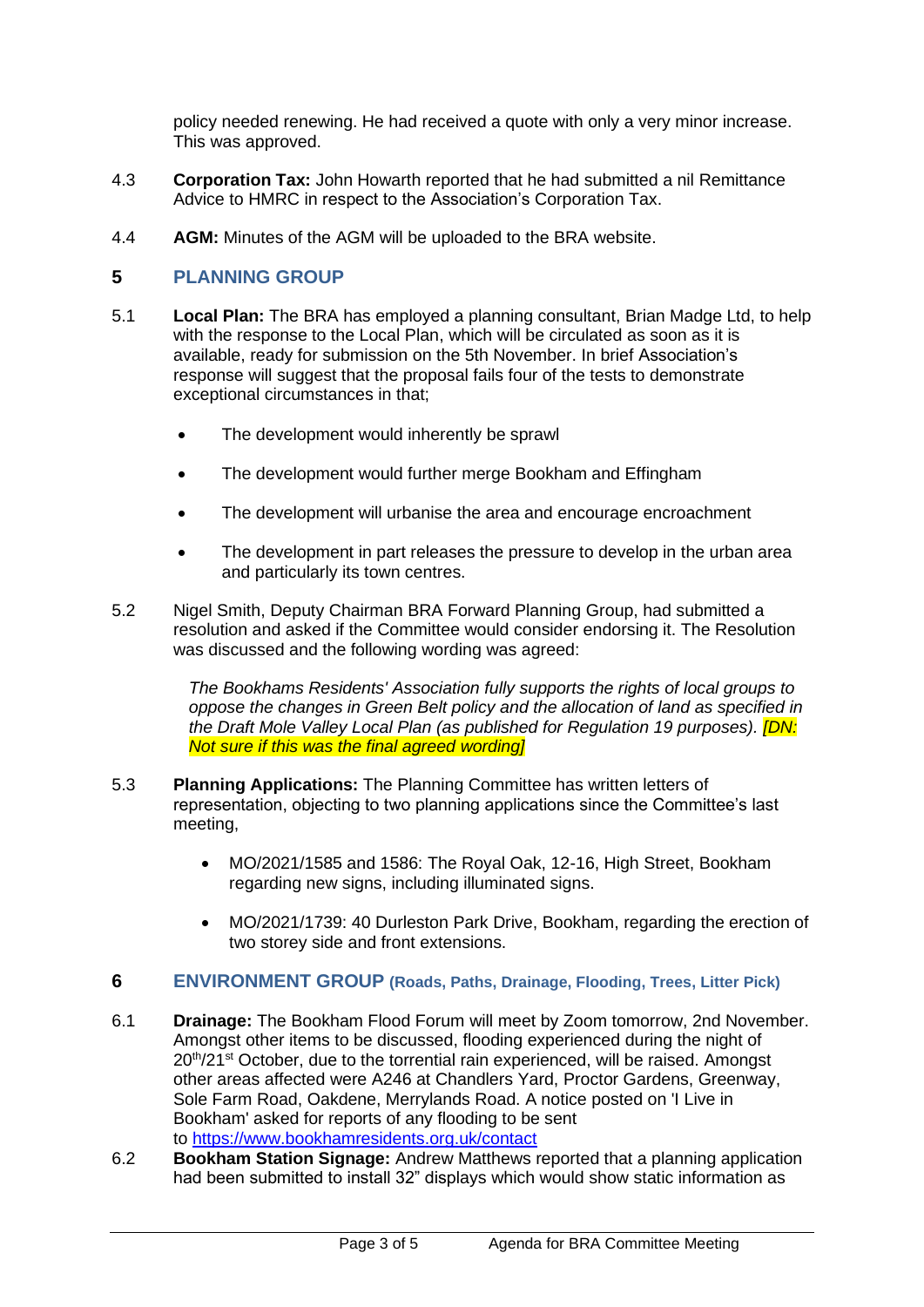oppose to running commentary which will aid readability, and asked if the planning committee could write in to support this application.

- **7 COMMUNITY GROUP (Education, Police, Transport, Emergency Services, Health, Churches Together)**
- 7.1 **Churches Together:** Martin Hollins said that Churches Together had recently met, the first time in 2 years. The Golden Years initiative is working well and service dates will be advertised in Look Local. A carol service is also being discussed.
- 7.2 **Bus Services:** Keith Francis said that the new timetable for the H1 bus service running between Epsom Hospital and St. Helier Hospital, had now been published.

### **8 COMMUNICATIONS AND MEMBERSHIP GROUP**

- 8.1 **Autumn Newsletter:** The Newsletter preparation has been completed and content contributors will have received a draft for review this weekend for sign off. The signed off version will be sent to Surrey Litho and we will be starting distribution on w/c 8th November. This will be distributed to all households in Bookham.
- 8.2 **Email Campaigns:** In October we sent the MVDC Local Plan Regulation 19 notification and also a campaign to Road Stewards advising of the newsletter. Carolyn Elson produced the Road Steward's campaign – so good skills transfer!
- 8.3 We have 1300 active subscribers to our email service.
- 8.4 **Website:** Site visitors for October was 700 which is a little down. Interestingly, according to Google Analytics, 27.5% of visitors are in the age range 18-24, 33.5% are in the age range 25-34 and 15.5% are in the 35-44 age range.



8.5 The new website is almost ready to go live just a few tweaks and content from the current site to complete before switching over.

8.6 Committee members may view [here:](9.7%09https:/bookhamresidents.rocketspark.co.uk/)

8.7 Everything should be accessible in one or two clicks.

New features include a calendar of events and a revised subscriptions page which is easier to use.

- 8.8 Les would appreciate any comments on the new site including anything that doesn't work. Les has also added additional fields on the "Contact Us" page to capture the address so we can validate if the person making the enquiry is a member.
- 8.9 **Branding and Logo:** As part of the website and newsletter refresh Les has created a new logo and used a different, more modern font.
- 8.10 **Membership:** An update on the Autumn Newsletter has been sent to all Road Stewards and subscriptions continue to arrive. Several Road Stewards will be using the Newsletter to do a final follow up for payments.